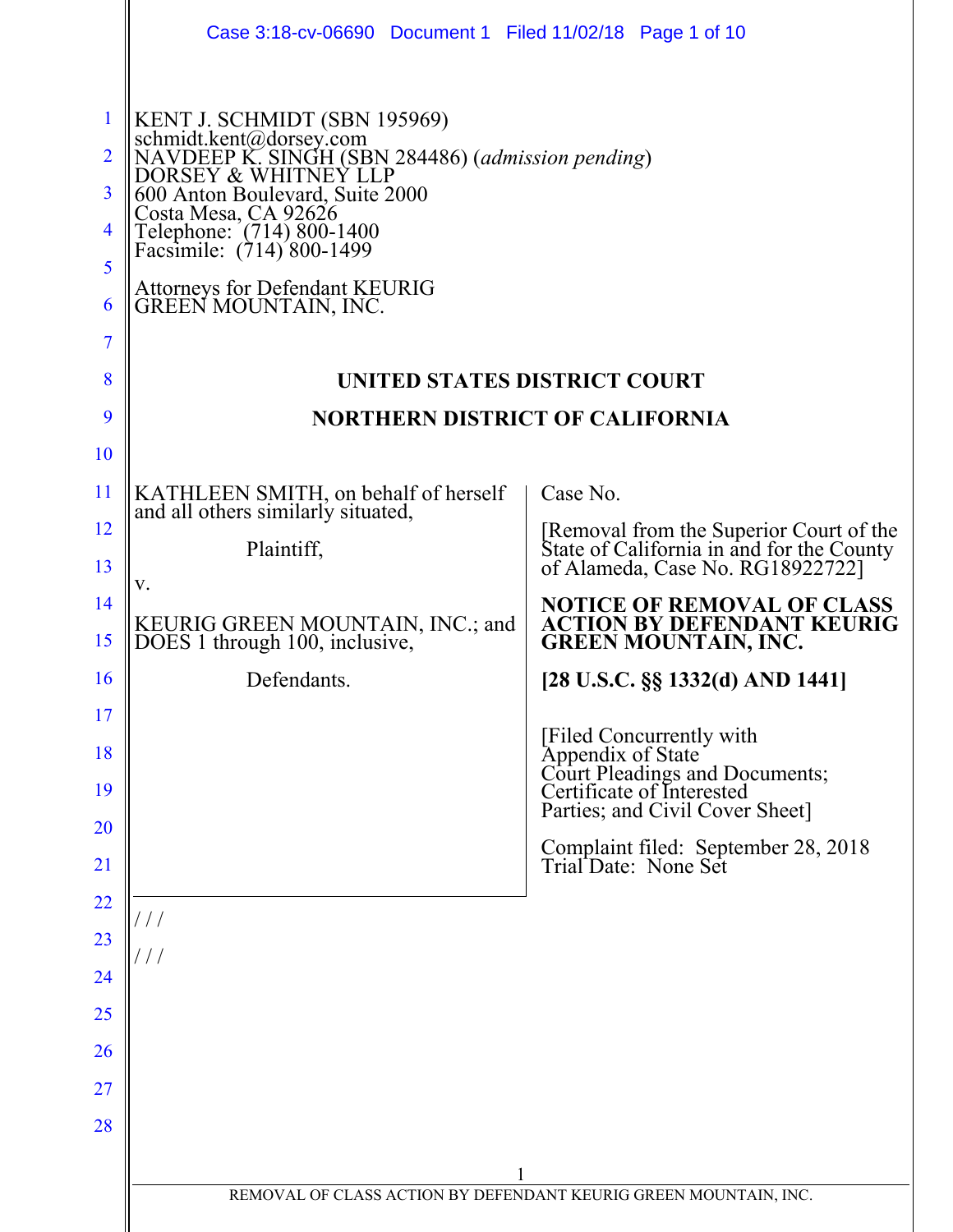# **TO THE CLERK OF THE ABOVE-ENTITLED COURT AND TO PLAINTIFF KATHLEEN SMITH AND HER COUNSEL OF RECORD:**

PLEASE TAKE NOTICE THAT, pursuant to 28 U.S.C §§ 1441, 1446 and 1453, and in accordance with 28 U.S.C. §§ 1332 and 1711, defendant Keurig Green Mountain, Inc. ("Defendant" or "Keurig") hereby removes this action—with reservation of all defenses and rights—from the Superior Court of the State of California for the County of Alameda, Case No. RG18922722, to the United States District Court for the Northern District of California. Removal is proper on the following grounds:

#### **BACKGROUND**

1. Plaintiff Kathleen Smith ("Plaintiff"), individually and on behalf of others similarly situated, filed a Class Action Complaint ("Complaint") against Keurig in the Superior Court of the State of California, County of Alameda, Case No. RG18922722, on September 28, 2018. Pursuant to 28 U.S.C. § 1446(a), true and correct copies of all process, pleadings and orders served upon Defendant as of the date of this filing are attached to the concurrently-filed Appendix of State Court Pleadings and Documents ("Appendix").

17

1

2

3

4

5

6

7

8

9

10

11

12

13

14

15

16

18

19

20

21

22

23

2. Keurig is the only named defendant in the Complaint.

3. Plaintiff asserts five causes of action against Keurig on behalf of herself and those similarly situated: Breach of Express Warranty (Compl., ¶¶ 41-49); violation of the California Consumer Legal Remedies Act, Cal Civ. Code § 1750 et seq. ("CLRA") (Compl., ¶¶ 50-56); violation of the "fraudulent" prong of the California Unfair Competition Law, Cal. Bus. & Prof. Code § 17200 et seq. ("UCL") (Compl., ¶¶ 57-62); violation of the "unlawful" prong of the UCL (Compl., ¶¶ 63-71); and violation of the "unfair" prong of the UCL (Compl.,  $\P$  72-81).

25

#### **GROUNDS FOR REMOVAL: CLASS ACTION FAIRNESS ACT**

26 27 28 4. Removal is proper pursuant to 28 U.S.C. §§ 1441, 1446 and 1453 because this Court has subject matter jurisdiction over this action and all claims asserted against / / /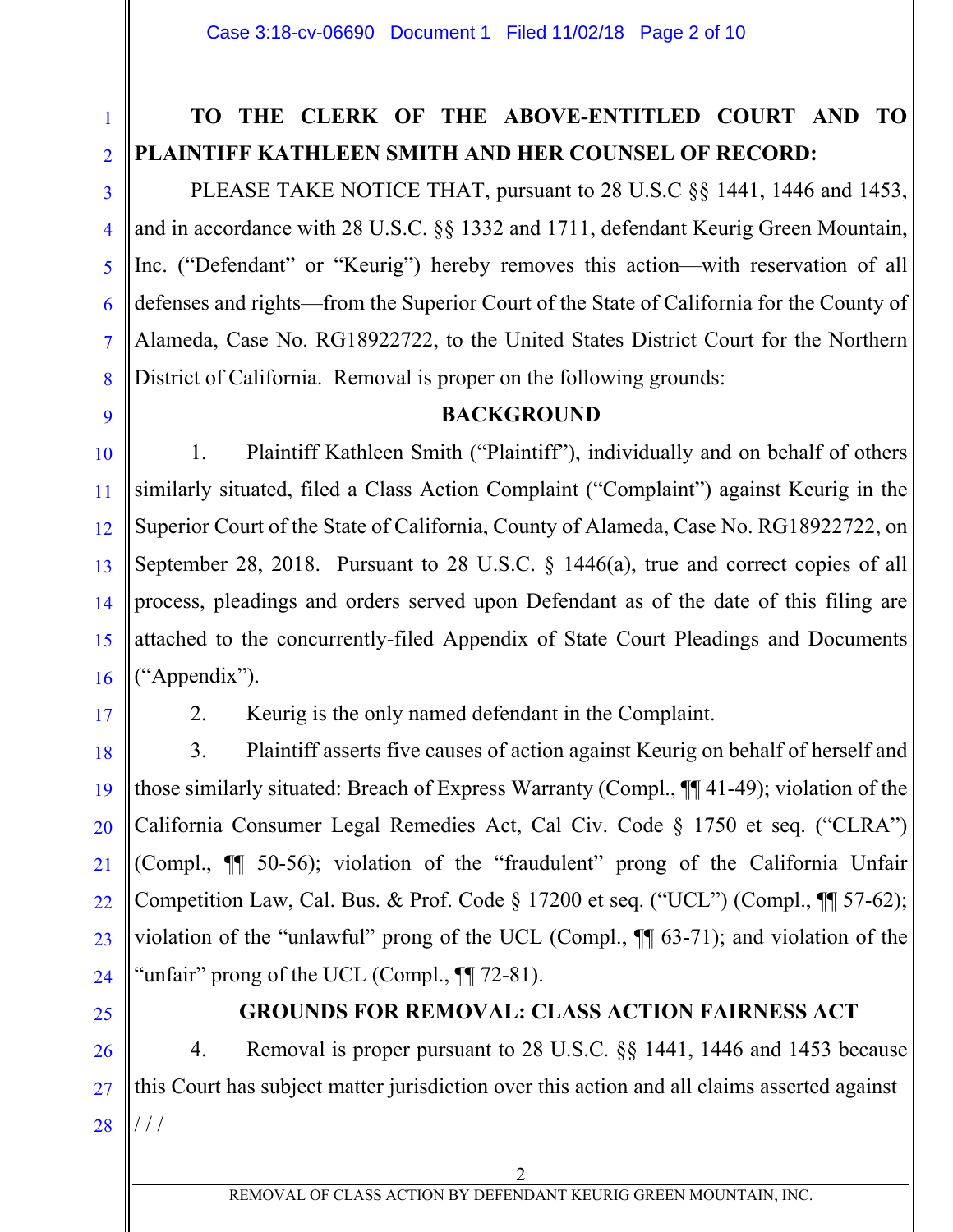1 2 Defendant pursuant to the Class Action Fairness Act of 2005 ("CAFA"), 28 U.S.C.  $§1332(d).$ 

3 4 5 6 7 5. CAFA reflects Congress' intent to have federal courts adjudicate substantial class action suits brought against out-of-state defendants. *See Std. Fire Ins. Co. v. Knowles*, 568 U.S. 588, 595 (2013) (observing that "CAFA's primary objective [is] ... ensuring 'Federal court consideration of interstate cases of national importance'") (citation omitted).

6. "Under CAFA, federal courts have original diversity jurisdiction over class actions where the aggregate amount in controversy exceeds \$5,000,000, where the putative class size exceeds 100 persons, and where, among other possibilities, 'any member of a class of plaintiffs is a citizen of a State different from any defendant.'" *King v. Great Am. Chicken Corp*., No. 18-cv-55911, 2018 U.S. App. LEXIS 25300, at \*6-7 (9th Cir. Sept. 6, 2018); *see also* 28 U.S.C. §§ 1332(d)(2)(A).

14 15 7. This action is a civil class action over which this Court also has original jurisdiction under 28 U.S.C. § 1332(d).

#### 16

8

9

10

11

12

13

#### **A. Defendant Satisfies Its Burden on Removal.**

17 18 19 20 21 22 23 24 25 26 27 8. In removing an action to federal court under CAFA, a defendant is not required to submit evidence that the jurisdictional elements are satisfied. To the contrary, a "defendant's notice of removal need include only a plausible allegation" that the CAFA requirements are satisfied. *See Dart Cherokee Basin Operating Co. v. Owens*, 135 S. Ct. 547, 554 (2014); *see also Baretich v. Everett Fin., Inc.*, No. 18-cv-1327, 2018 WL 4579857, 2018 U.S. Dist. LEXIS 164609, at \*6 (S.D. Cal. Sept. 25, 2018) (observing that "[d]efendant provided a 'short and plain statement of the grounds for removal' as required, and was not obligated to submit evidence in support of its notice of removal . . . there is no obligation on Defendant to submit any declarations or 'summary-judgment type evidence' in support of" its allegations that jurisdictional requirements under CAFA are satisfied for purposes of removal) (citation omitted).

28  $//$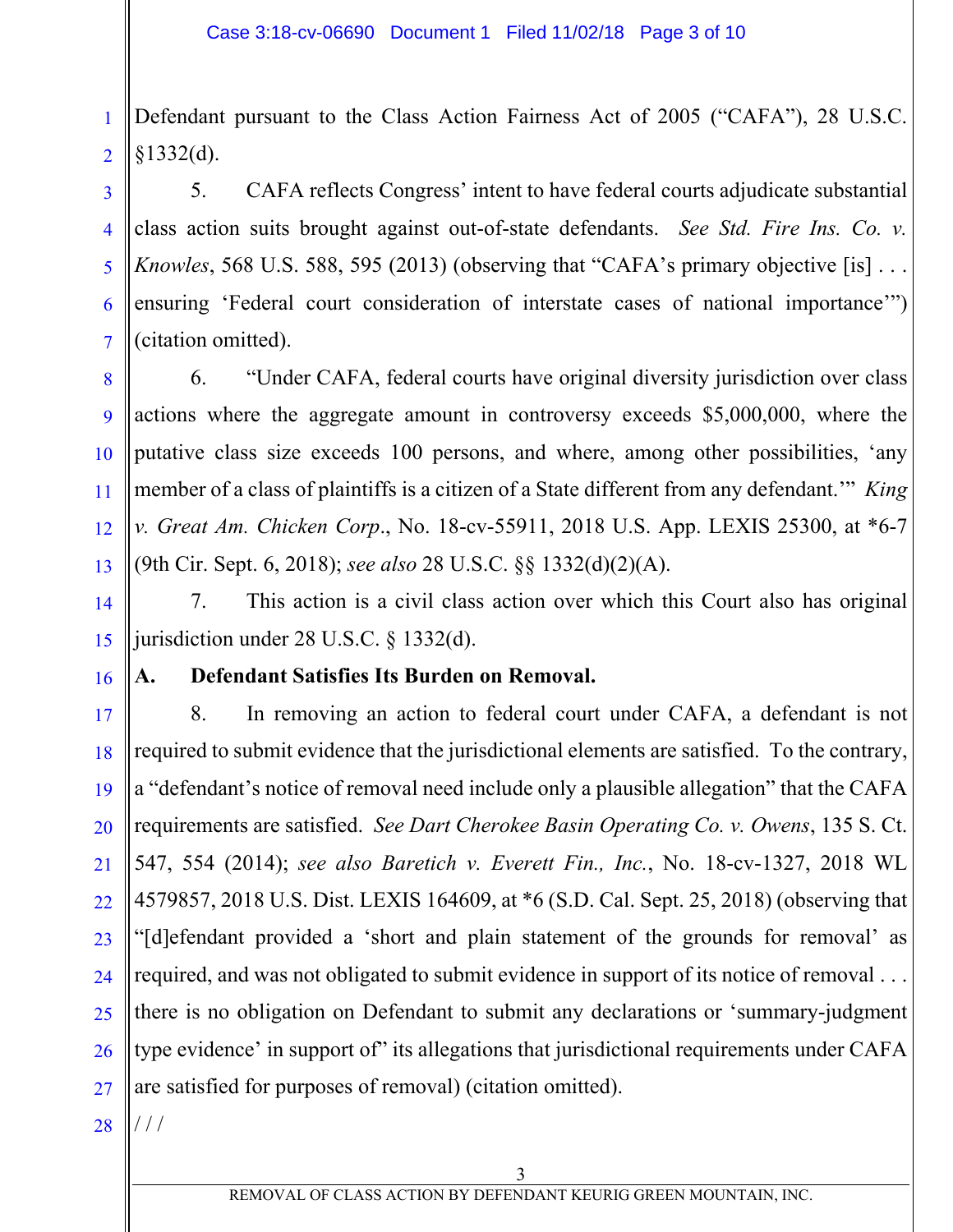1 2 3 4 9. Additionally, "under CAFA, the jurisdictional allegations in the complaint can be taken as a sufficient basis, on their own, to resolve questions of jurisdiction where no party challenges the allegations." *Mondragon v. Capital One Auto Fin.*, 736 F. 3d 880, 886 (9th Cir. 2013).

5

6

7

8

10. Defendant satisfies its burden. Specifically, while Defendant expressly reserves all of its rights, and for purposes of meeting the jurisdictional requirements for removal only, Defendant submits that this action meets all requirements for federal jurisdiction under CAFA.

9

10

11

#### **B. This Case is a Putative Class Action.**

11. CAFA applies "to any class action before or after the entry of a class certification order by the court with respect to that action." 28 U.S.C. § 1332(d)(8).

12 13 14 15 16 17 12. This case is a putative "class action" under CAFA because it was brought under a state statute or rule, namely California Code of Civil Procedure § 382, authorizing an action to be brought by one or more representative persons as a class action. *See* 28 U.S.C. § 1332(d)(1)(B); *see also* Compl., ¶ 34 ("Plaintiff brings this suit individually and as a class action pursuant to [Cal. Code Civ. Proc.] § 382 on behalf of herself and the following Class of similarly situated individuals . . .").

18

19

20

21

22

23

# **C. The Proposed Class Consists of More Than 100 Members.**

13. Plaintiff asserts that she "brings this suit . . . as a class action pursuant to [Cal. Code Civ. Proc.] § 382" and seeks to represent a class of "[a]ll persons who purchased [Keurig's] Products1 for personal, family, or household purposes in California (either directly or through an agent) during the applicable period of statute of limitations." *See* Compl., ¶ 34.

24 25 26 14. Plaintiff asserts that she "is unable to state the precise number of potential members of the proposed class because that information is in the possession of Defendants. However, the number of class Members is so numerous that joinder would

27

28

 $\overline{a}$ 

<sup>4</sup>  <sup>1</sup> The Complaint defines the "Products" as "plastic single serve pods that contain coffee and that are labeled as 'recyclable'", and that are "advertised, marketed, and sold" by Keurig. *See* Compl., ¶ 2.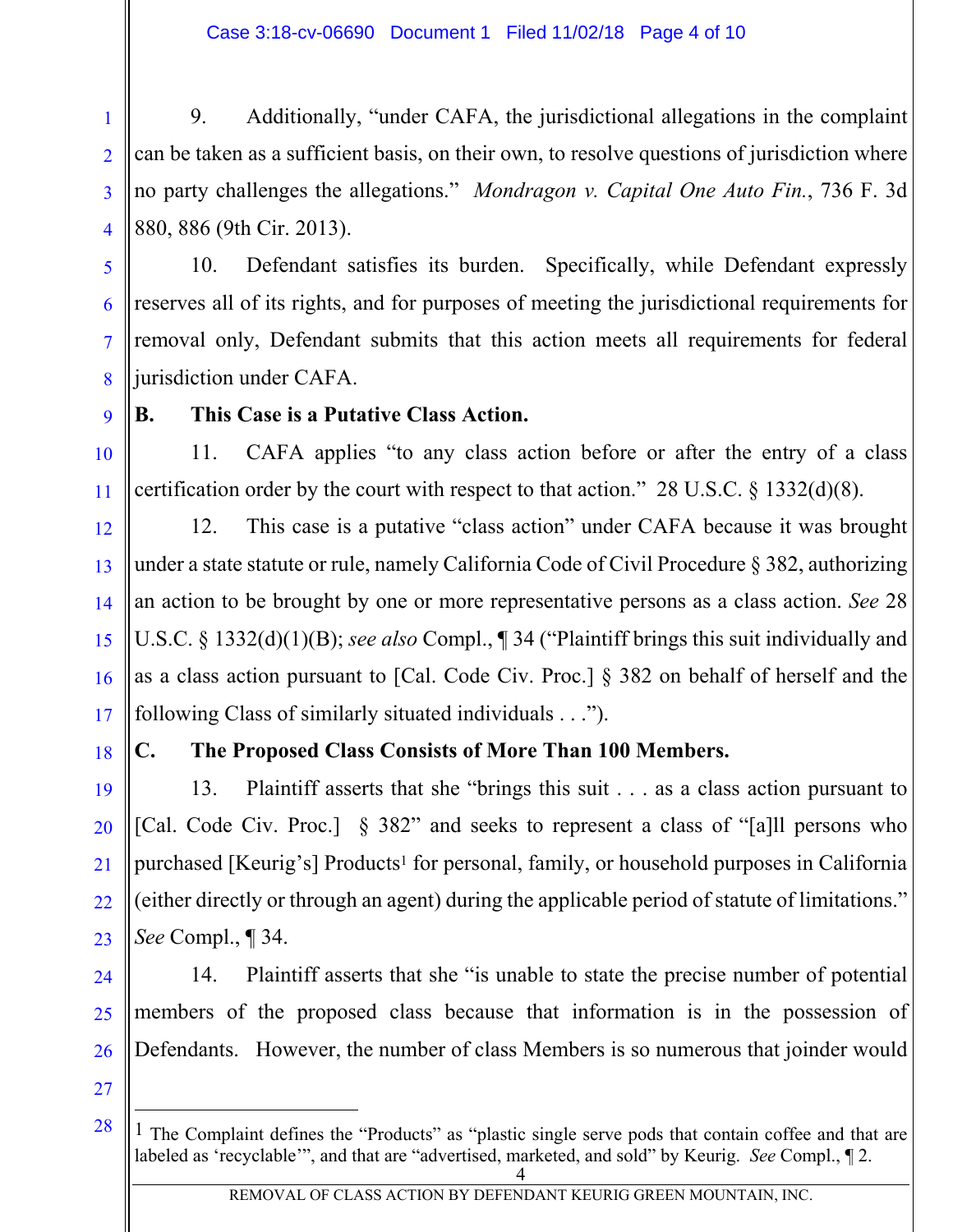1 2 3 be impracticable. The exact size of the Class and the identity of its members will be readily ascertainable from the business records of Defendants and Defendants' retailers as well as Class members' own records and evidence." *See id.*, ¶ 35.

4 5 15. On information and belief, Keurig avers that the purported class contains well over 100 putative members.

16. Accordingly, while Defendant denies that class treatment is permissible or appropriate, for jurisdictional purposes, the proposed class consists of more than 100 members.

# **D. Minimal Diversity Exists Because Defendant and Plaintiff (and other Putative Class Members) Are Not Citizens of the Same State.**

17. The minimum diversity of citizenship criteria under CAFA requires that the plaintiff or any member of the putative class is a citizen of a state that is different from that of any defendant. *See* 28 U.S.C. § 1332(d)(2)(A).

6

7

8

9

10

11

12

13

14

15

16

17

18

19

20

21

22

23

24

25

26

18. Plaintiff "is a resident of Lafayette, California." *See* Compl., ¶ 6.

19. The putative class also necessarily includes individuals who are citizens of California. *See id.*, ¶ 34 (defining the class as "all persons who purchased the Products for personal, family, or household purposes *in California*") (emphasis added).

20. Plaintiff alleges Keurig to be "a Delaware corporation, with its principal place of business in Waterbury, Vermont." *See id.*., ¶ 7. Plaintiff is correct that Keurig is incorporated in Delaware, but mistaken as to Keurig's principal place of business. Keurig's principal place of business and corporate headquarters is located in, at all relevant times has been located in, Burlington, Massachusetts.

21. Accordingly, Keurig is and has been at all relevant times a citizen of the states of Delaware and Massachusetts. *See* 28 U.S.C. § 1332(c)(1) ("[A] corporation shall be deemed to be a citizen of any State by which it has been incorporated and of the State where it has its principal place of business."); *Hertz Corp. v. Friend*, 559 U.S. 77, 80-81 (recognizing that a corporation's principal place of business is where its "high level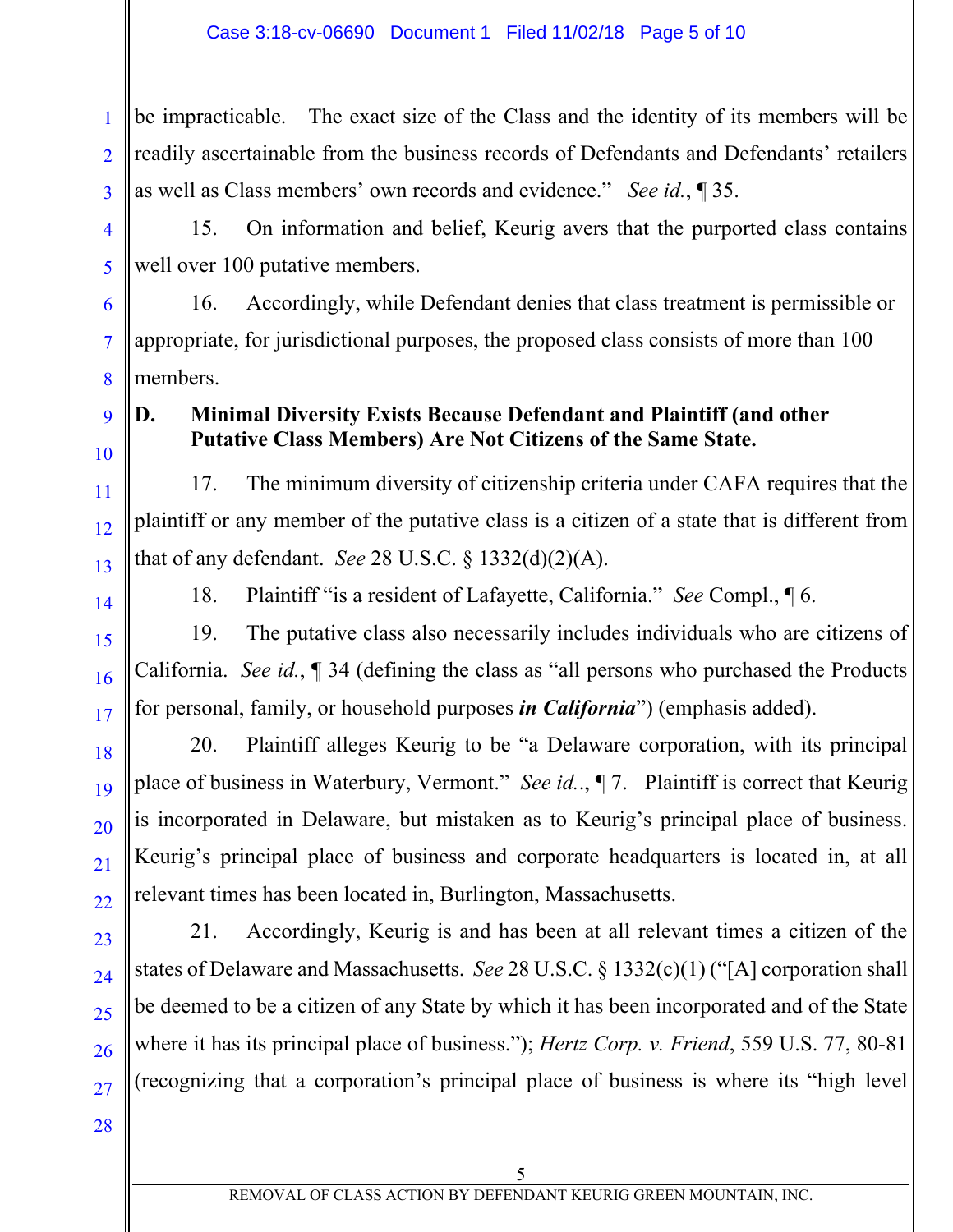1 2 officers direct, control, and coordinate" its operations and will "typically be found at its corporate headquarters").

3

4

5

6

7

8

9

10

11

12

13

14

15

16

17

19

20

21

22

23

24

22. Defendant is not and has never been a citizen of the State of California.

23. Defendant is not aware that any Doe Defendants have been served with a copy of the Summons and Complaint or been named as parties to the state court action. The Court may disregard unidentified Doe Defendants for purposes of determining whether jurisdiction exists. *See McCabe v. Gen. Foods Corp.*, 811 F.2d 1336, 1339 (9th Cir. 1987).

24. Because the proposed class representative – to say nothing of the putative class members – is a citizen of a state different from that of Defendant, the minimum diversity requirement is satisfied. *See* 28 U.S.C. § 1332(d)(2)(A).

**E. The Amount Placed in Controversy by the Class Claims Exceeds \$5 million.** 

25. The inquiry for determining if the amount in controversy requirement is satisfied turns upon what the plaintiff puts in controversy, not what the defendant may ultimately owe. *See Rippee v. Boston Mkt. Corp.*, 408 F. Supp. 2d 982, 986 (S.D. Cal. 2005).

18 26. Although Keurig denies that Plaintiff's claims have any merit, Keurig avers, for the purposes of meeting the jurisdictional requirements for removal only, that the requested monetary recovery exceeds \$5 million.

27. While the Complaint does not quantify a sum certain of damages sought, it asks for various forms of relief, including injunctive relief, requesting a "corrective advertising and information campaign", restitution, disgorgement, compensatory damages, punitive damages, and reasonable attorney's fees and costs. (*See* Compl., p. 23 ("Prayer")).

25 26 27 28. In class actions, "where the 'potential cost to defendants of complying with [an] injunction exceeds [the jurisdictional minimum],' then the cost of compliance is 'the amount in controversy for jurisdictional purposes.'" *Fefferman v. Dr Pepper Snapple* 

28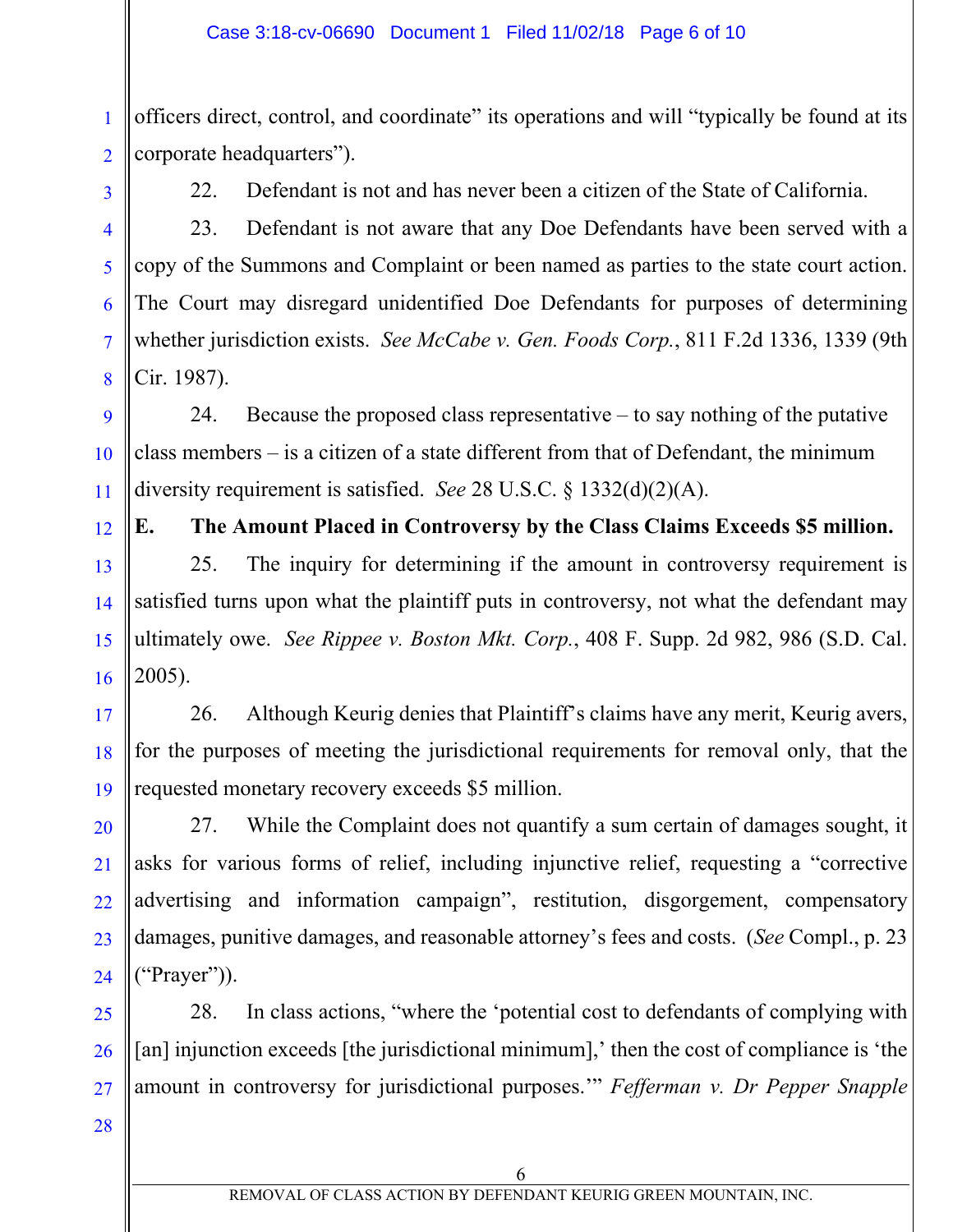1 2 *Grp., Inc.*, No. 13-cv-00160, 2013 U.S. Dist. LEXIS 193961, at \*8 (S.D. Cal. Mar. 12, 2013) (citation omitted).

3 4 5 6 7 8 9 10 11 12 29. The cost to Keurig of complying with the requested injunction would significantly exceed \$5 million. These costs include, but are not limited to, lost sales of the Products (which totaled approximately \$4.1 million during the putative class period), approximately \$9 million in lid inventory that would be rendered obsolete by the requested injunction, more than \$1 million in lost value for the plates used to print the Products' lids (which would be rendered unusable by the proposed injunction), a minimum of \$400,000 in recall costs (excluding penalties and vendor chargebacks owed to retailers, which would increase recall costs), more than \$350,000 in Product inventory that would have to be destroyed, and additional sums for the corrective advertising requested in the Complaint.

30. Additionally, attorneys' fees expected to be requested by the Plaintiff are included in determining the amount in controversy. *See, e.g*., *Fefferman*, 2013 U.S. Dist. LEXIS 193961, at \*7, \*9 – 10.

16 17 31. Although the amount of attorneys' fees that Plaintiff or the putative class might request is unknown at this point, it is likely to be substantial.

32. Even apart from attorneys' fees, the costs of compliance with the requested injunction would be, at a minimum, in excess of \$5 million. Accordingly, this action meets the jurisdictional minimum amount in controversy, and removal to this Court is proper under CAFA.

22

13

14

15

18

19

20

21

# **F. TIMELINESS OF REMOVAL**

23 24 25 26 27 33. The Proof of Service of Summons indicates that the Complaint was served by mail to Keurig's Waterbury, Vermont, facility with a return acknowledgement of receipt, pursuant to Cal. Code Civ. Proc. § 415.40, on October 1, 2018. Under California law, "[s]ervice of a summons by this form of mail is deemed complete on the 10th day after such mailing." *See id*. Accordingly, service was complete on or about October 11,

28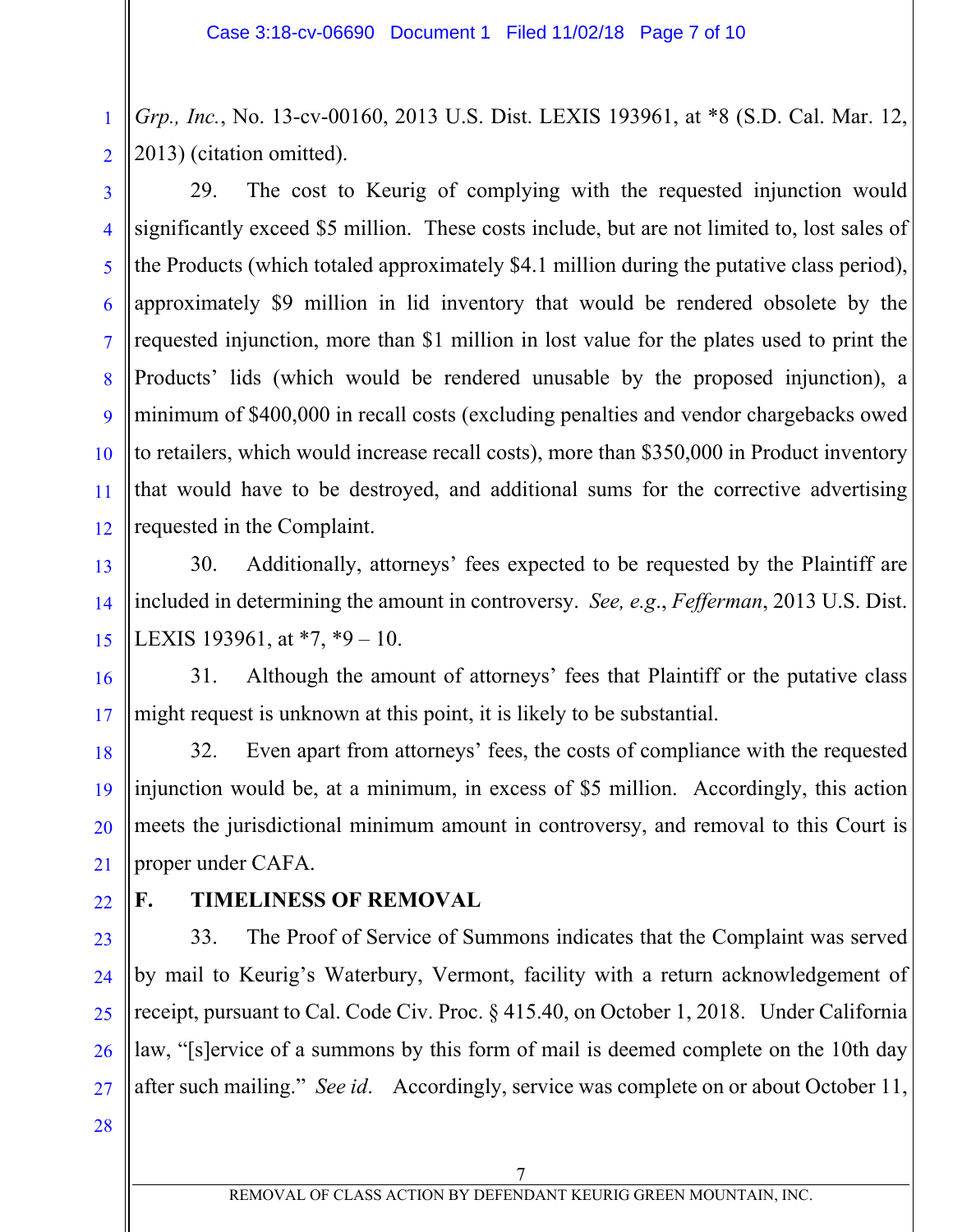1 2 2018. *See also Student A. v. Metcho*, 710 F. Supp. 267, 268 (N.D. Cal. 1989) (recognizing that "state law determines when service is made") (citations omitted).

3 4 5 6 7 8 9 10 11 12 34. Because Defendant filed this notice of removal within thirty days of October 11, 2018, this notice of removal is timely. This is because the notice of removal has been "filed within thirty days after receipt by the defendant, through service or otherwise, of a copy of an amended pleading, motion, order or other paper from which it may first be ascertained that the case is one which is or has become removable." *See* 28 U.S.C. § 1446(b)(3); *see also Murphy Bros., Inc. v. Michetti Pipe Stringing, Inc.*, 526 U.S. 344, 347-48 (1999) ("[W]e hold that a named defendant's time to remove is triggered by simultaneous service of the summons and complaint, or receipt of the complaint, 'through service or otherwise,' after and apart from service of the summons, but not by mere receipt of the complaint unattended by any formal service.").

13

14

15

16

17

18

19

20

21

22

23

### **THIS COURT HAS JURISDICTION AND REMOVAL IS PROPER**

35. Based on the foregoing facts and allegations, this Court has original jurisdiction over this action pursuant to 28 U.S.C. § 1332(d) because:

- A. This is a civil action that is a class action;
- B. This action involves a putative class of more than 100 class members;
- C. The amount in controversy exceeds \$5 million, exclusive of interest and costs; and

D. Plaintiff and other putative class members are citizens of a state that is different from the states in which Keurig may be deemed a citizen. Accordingly, removal of this action is proper under 28 U.S.C. § 1441.

24 25 26 27 36. The United States District Court for the Northern District of California is the appropriate venue for removal pursuant to 28 U.S.C. § 1441(a) because it embraces the County of Alameda, where Plaintiff originally filed the Complaint. *See* 28 U.S.C. § 84(a). / / /

28 / / /